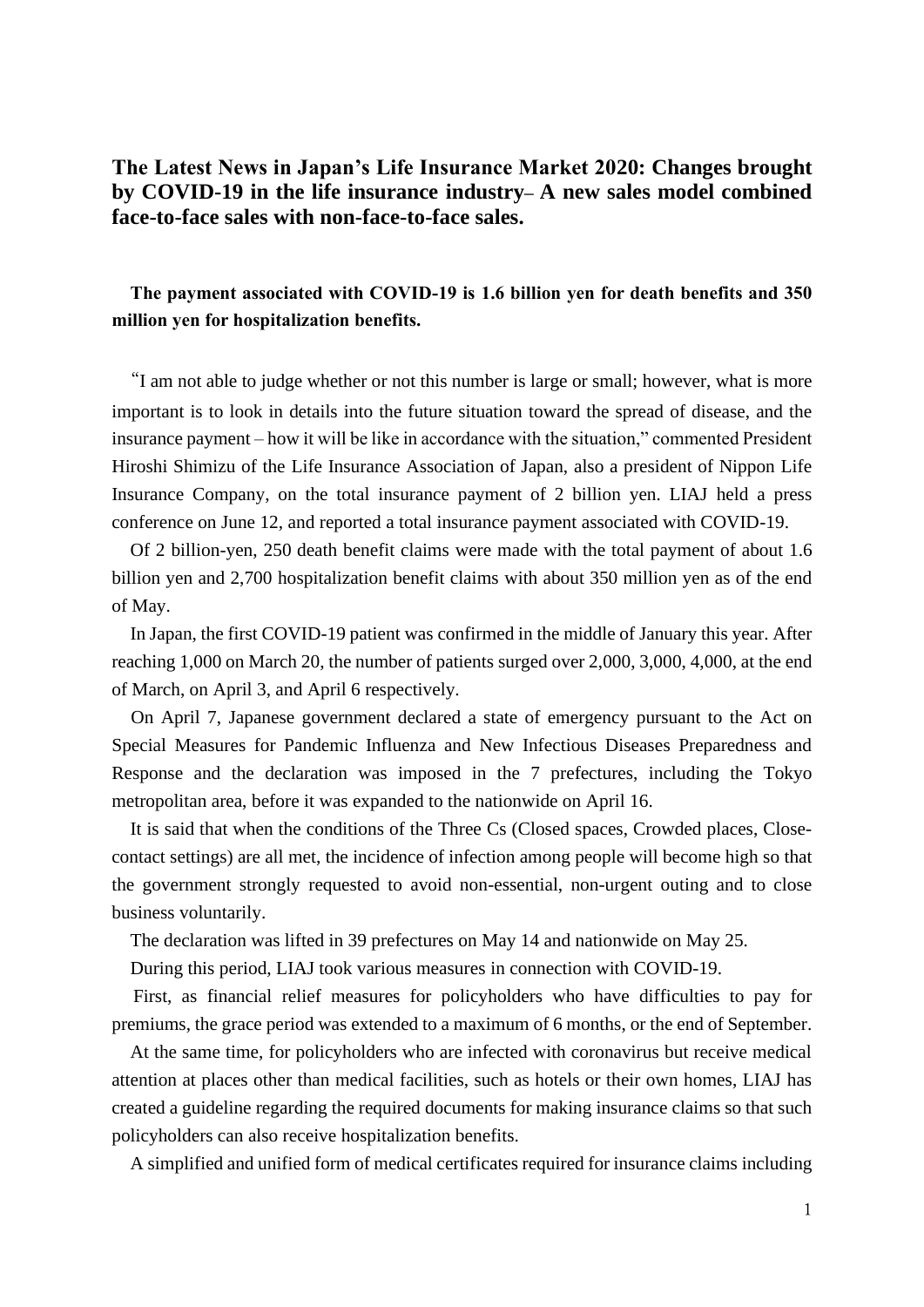hospitalization benefits has been also created in light of reducing an administrative burden on medical providers.

#### **700,000 policy loan applications, about 406 billion yen**

In addition to such efforts made by the life insurance industry, each LIAJ member company (42 companies) has carried out various measures as well. Some efforts are as follows.

- ① Waiving interest for new policy loans to fulfill temporary financial needs. Incidentally, an interest rate for policy loans varies among companies and a duration of insurance, it is usually set between 3% and 5.75%.
- ② Applying an accidental death benefit for a death caused by COVID-19.
- ③ Applying an outpatient benefit for medical care through telemedicine, such as online or telephone doctors, at home instead of visiting hospitals.
- So, how much are they effective in supporting policyholders?

There are approximately 170, 000 applications for the extension of premium payment grace period (as of the end of May).

There are approximately 700,000 applications for the new policy loans and almost 406 billion yen was newly loaned out (as of the end of May).

President Shimizu added "The needs for temporary suspension for premium payments and the temporary needs for financing are rising and the impact of the spread of COVID-19 is extensive. We will be particularly required to identify the situation of each policyholder and provide him/her with extensive follow-up services in order for him/her to keep insurance policies."

For that reason, LIAJ announced a revised measure concerning unpaid premiums on June 10.

The previous measure whereby unpaid premiums were to be paid in full by the end of September was revised and according to the new measure, the grace period has been extended by another 7 months, by the end of April next year. Payments in installment have become available as one of the payment options.

Despite all these measures, however, it is disturbing that there is a rapid increase in the number of cancellations.

How many policies have been cancelled without being applied for the payment extension or how many cases are there in which policyholders cancelled their policies to use surrender cash value to finance their business without applying for new policy loan?

There is a surrender value column in *Summary of Life Insurance Business*, which LIAJ publishes every month. Although business summaries of April and after have not been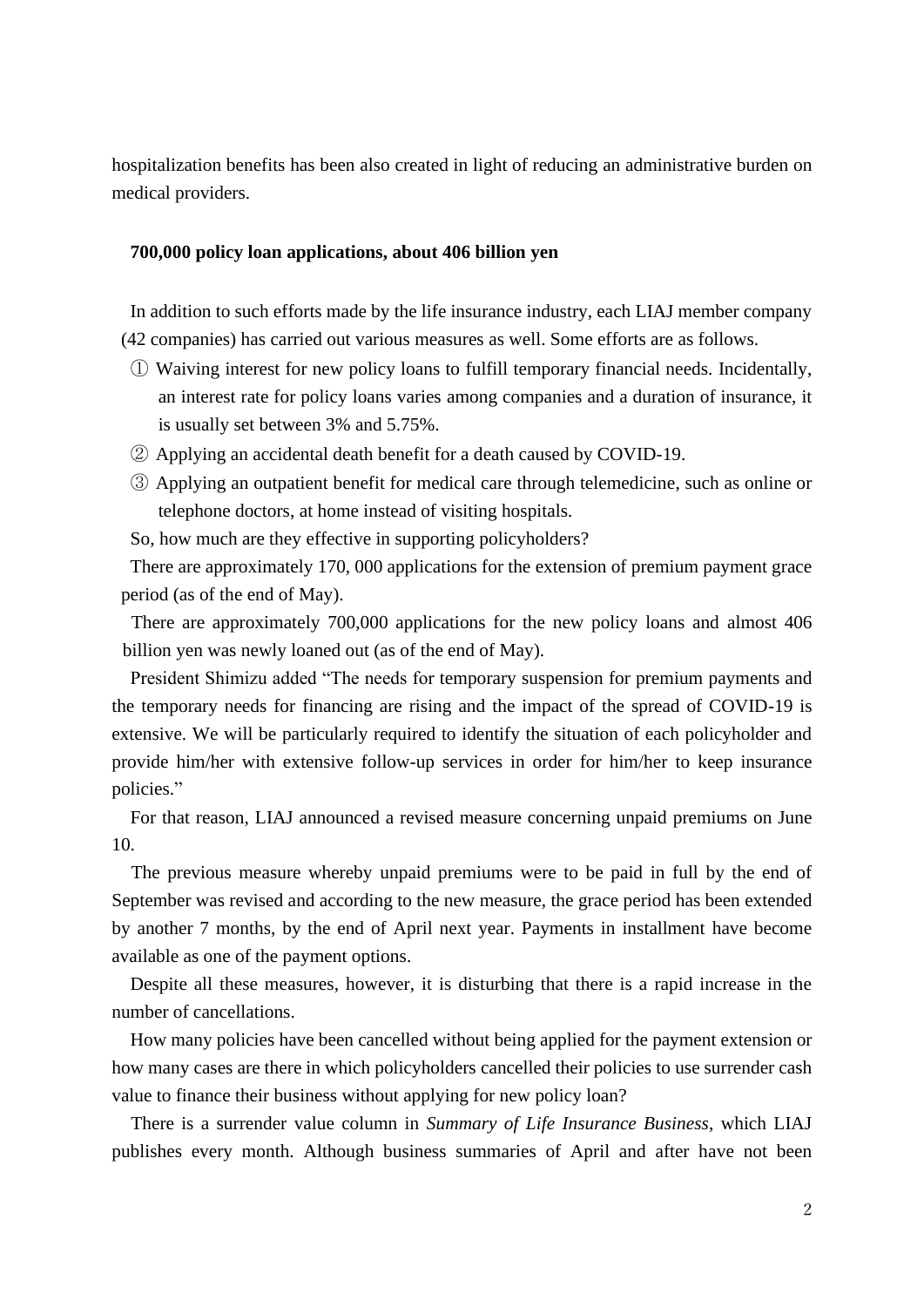published yet and therefore the actual numbers are still unknown, it is the most likely that the number will be greater than that of the same month last year.

The abrupt increase in the number of policyholders who fall into financial difficulties to pay premiums due to unemployment or decrease in incomes led by the outbreak of COVID-19 is concerned. It will be a huge blow to a life insurance market.

By the way, LIAJ has made a donation for the front-line medical professionals committed themselves to fight against COVID-19. A total of 1 billion yen, including 400 million yen each to Japan Medical Association and Japanese Nursing Association has been donated so far.

#### **Voluntary restraint from face-to-face sales in April and May but guaranteed salary**

Covid-19 has brought an unprecedented impact on sales fields.

Life insurance companies began restraining business activities in the wake of the government's strong self-restraint request of unnecessary outing. After the announcement of the state emergency declaration nationwide on April 16, sales agents worked from home and voluntarily stopped sales activities.

Instead, sales agents engaged in the following activities during this period.

- ① Making follow-up calls or sending follow-up emails to clients to ask about their health conditions and to explain about a cause of payment on their insurance policies.
- ② Introducing the special measures set for policyholders such as the extension of grace period for premium payments.
- ③ Brushing up or improving skills such as consulting skills through e-learning by using a tablet-type sales mobile terminal.

"Our sales agents prioritized a non-face-to-face access to clients. Not only providing information about the extension of premium payments grace period and special handlings of hospitalization benefits, they also provided consultation on insurance coverages or premiums upon requests. They carried out activities to deliver peace of mind to our clients" (Meiji Yasuda Life Insurance Company)

Since any aggressive sales activities were voluntarily given up, there were few new businesses. However, life insurance companies, whose main sales channel is a sales agent channel have decided to adopt a guaranteed salary system.

For example, Meiji Yasuda Life guarantees a sales agent the average salary he/she earned from October 2019 to March 2020, until July according to his/her non-face-to-face activity results.

Fukoku Mutual Life Insurance Company guarantees a salary calculated from the average salary amount earned from October 2019 to March 2020 to a sales agent until August.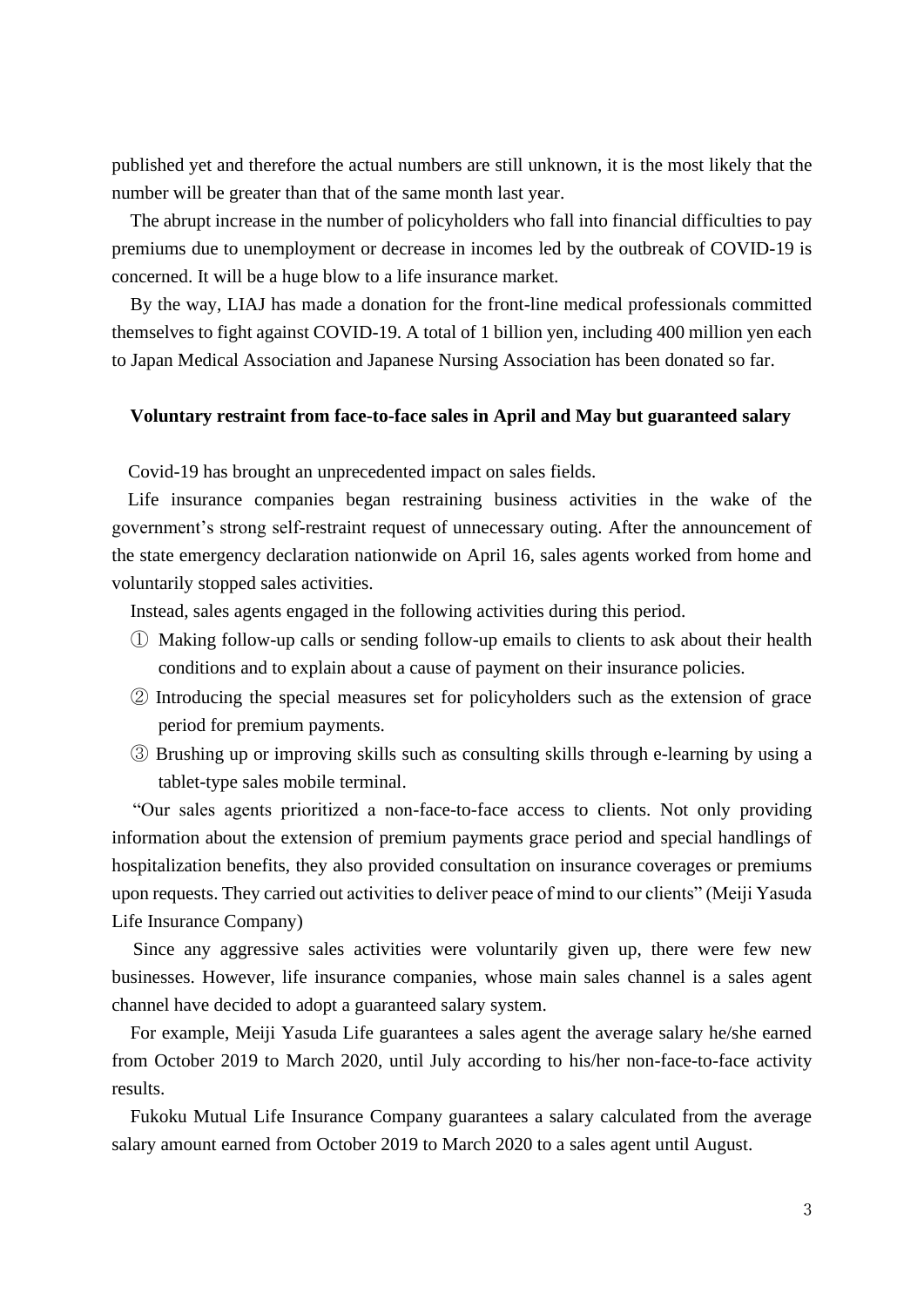Life Insurance Companies successively resumed visiting clients in the area where the state of emergency declaration was lifted on June 1.

When sales agents visit policyholders, they make sure to contact them beforehand to avoid any undesirable visit. Also checking a body temperature daily and managing physical condition, wearing masks, and sanitization (washing hands/gargling throat) are thoroughly implemented among sales agents.

If clients do not wish to be visited, telephone and email will be considered as the preferred method of contact for them and conducted accordingly.

#### **Customizing combination of face-to face and non-face-to-face sales**

In order to co-exist with coronavirus, work arrangements to avoid the 3Cs and telework from home have started to have a root in the society. While face-to-face sales activities are at their breaking point with such an abrupt change in the business environment, a new business model has been sought after.

First, what has been learned for these two months while non-face-to face sales activities were the only option.

"Customers purchasing behavior will be a combination of face-to face and non-face-to-face activities. Each customer will have a different preference in the combination, so it will be diversified.

If so, it is no longer only about sales activities and what life insurance companies have to do is to customize a combination of face-to-face and non-face-to-face based on each client's request, preference and behavioral pattern." (Nippon Life Insurance Company)

"One might feel convenience in concluding business only with digital means, without any human intervention, or feel comfortable with an on-demand remote access which has no time and space constraints, while another might realize again the necessity of a meeting face-to-face. The various needs of customers will become more apparent." (the Dai-ichi Life Insurance Company, Ltd.)

"In midst of the trend for digitalization, it's conceivable that insurance sales through the Internet will increase; however, considering the nature of life insurance which support policyholders in the long run, the sales agents being the center of insurance sales will remain unchanged in the future.

We'd like to take advantages of digital technology on various aspects such as building a scheme to enable digital contact with customers, improving customer convenience and agent performance." (Sumitomo Life Insurance Company)

Nippon Life particularizes the activities utilizing digital technology as follows.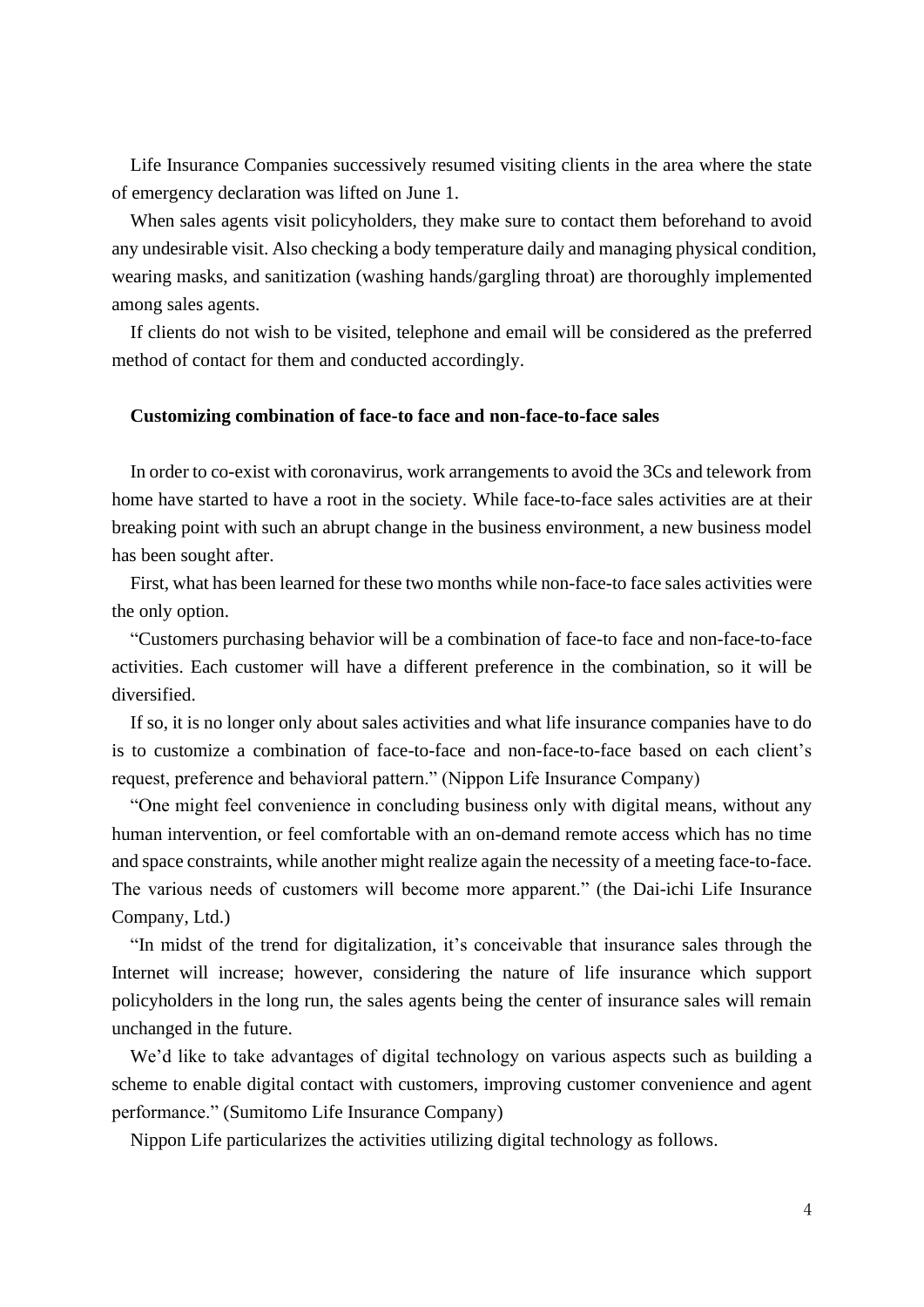- ① Collecting customer information through LINE ID collection campaign.
- ② Contacting customers continually to provide with product and service information through LINE.
- ③ Providing customers with a tool to raise customer needs through LINE
- ④ Sending insurance proposals through LINE

With over 80 million users, LINE, an interactive messaging application, enables to provide information timely to customers without meeting in person.

It aims to strengthen the relationship with policyholders by expanding a digital contact point with them to make a cycle of collecting policyholder information and sending feedback to sales agents.

Major life insurance companies have a strong dependency on face-to-face sales by their sales agents. They have established a new face-to-face and non-face-to-face combined sales model and taken one step forward toward a sustainable growth even in these difficult times.

#### **Significant business performance of online insurance companies**

While face-to-face activities have been limited, the sales of non-face-to-face sales channel such as the Internet has been picking up. So, let me touch upon its trend.

The number of monthly new business of Lifenet Insurance Company reached a record high of 11,078 in April. It is almost doubled from 5,605 the same month last year. There are 9,017 new businesses sold in May and it is 34% increase from 6,718 year on year.

At the financial results briefing held in May 15, Lifenet Insurance attributed its sales growing factor to the following three points.

- ① A spread of coronavirus infection made the needs for life insurance apparent.
- ② People got spare time to consider life insurance due to working from home stemmed from a stay-at-home request. In addition, the changes in customers behavioral pattern of purchasing insurance not meeting in person resulted in a positive impact.
- ③ Other life insurance companies voluntarily restricted face-to-face sales activities.

However, 10,000 new businesses a month account for less than 1% of what the entire life insurance industry makes so that Lifenet Insurance is far from being a threat for large and medium-sized life insurance companies.

Advance Create Co., Ltd. operates an insurance comparison website, *Hoken Ichiba*, and its business is going strong as well.

The number of life insurance sales in April through *Hoken Ichiba* increased by 31% to 2,214 compared to the previous month, triple the sales reported in the same month last year.

Moreover, an online insurance consultation service, a newly launched service in March, is